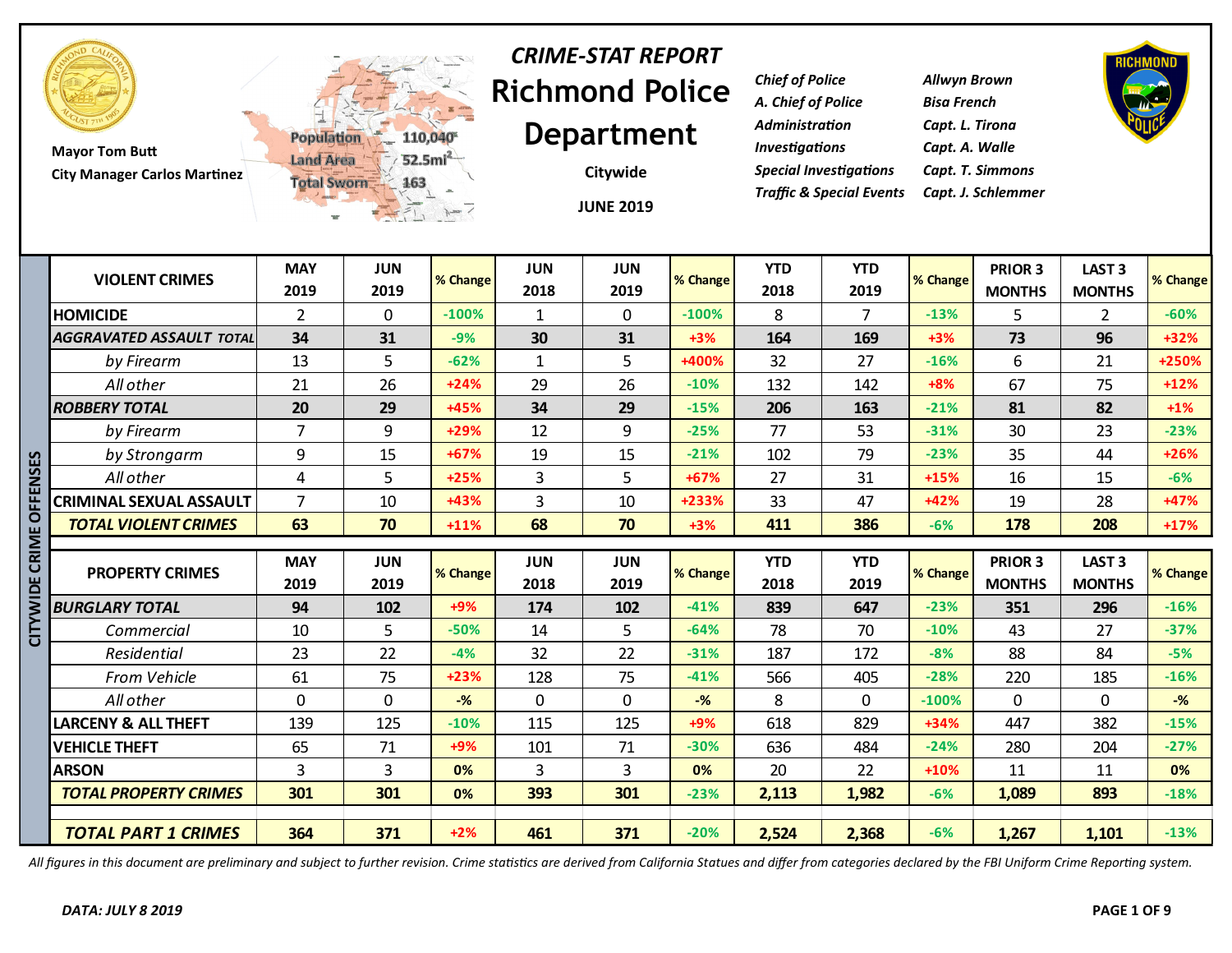

**Mayor Tom Butt City Manager Carlos Martinez**



#### **Richmond Police Department** *CRIME-STAT REPORT*

**Citywide CFS REPORTS**

**JUNE 2019**

| <b>Administration</b>                          | Lt. T. Gray        |
|------------------------------------------------|--------------------|
| <b>Chief of Staff</b>                          | Lt. M. Stonebraker |
| <b>Traffic &amp; Special Events Lt. F. Tan</b> |                    |
| <b>Communications</b>                          | M. Schlemmer       |
| <b>Records</b>                                 | K. Carzoli         |
| <b>Information Technology</b> E. Tam           |                    |

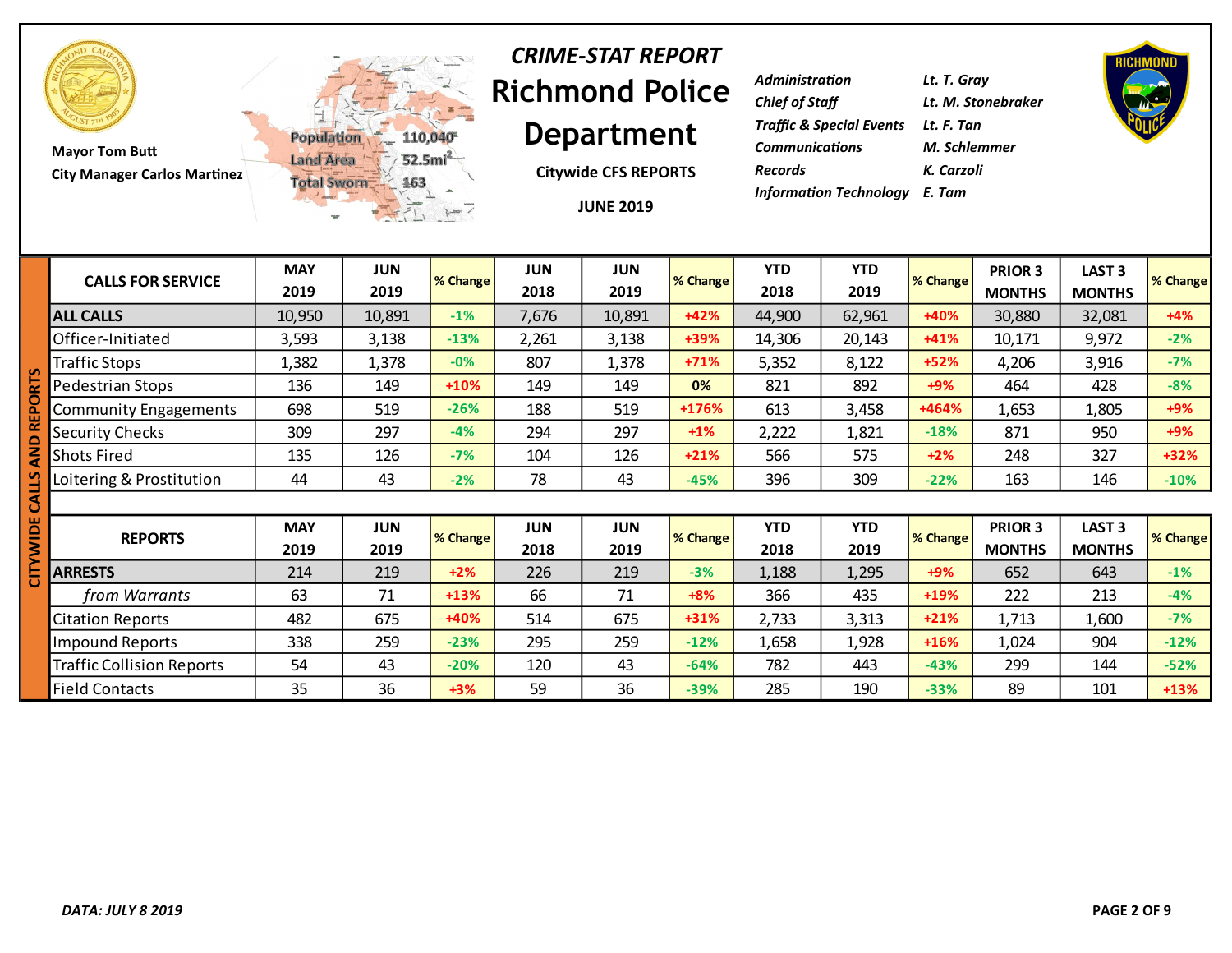

# **Richmond Police**  *CRIME-STAT REPORT*

**Department**

**YEAR OVER YEAR STATS**

**JUNE 2019**

| <b>CIB</b>              | Lt. E. Barr |
|-------------------------|-------------|
| SIB                     | Lt. E. Smit |
| <b>BRAVO Unit</b>       | Sqt. J. Lop |
| <b>SRO Unit</b>         | Sat. L. Pai |
| PR&T                    | Sat. E. Lou |
| <b>Crime Prevention</b> | M. Milam    |
|                         |             |

*CIB Lt. E. Barragan SIB Lt. E. Smith BRAVO Unit Sgt. J. Lopez* **Parker** *PR&T Sgt. E. Loucas*



|                                       |                        | <b>CITYWIDE</b>              |          |                               | <b>SOUTHERN</b>              |          | <b>CENTRAL</b>                |                       |          | <b>NORTHERN</b>               |                              |          |
|---------------------------------------|------------------------|------------------------------|----------|-------------------------------|------------------------------|----------|-------------------------------|-----------------------|----------|-------------------------------|------------------------------|----------|
| <b>VIOLENT CRIMES</b>                 | YOY<br><b>PREVIOUS</b> | <b>YOY</b><br><b>PRESENT</b> | % Change | <b>YOY</b><br><b>PREVIOUS</b> | <b>YOY</b><br><b>PRESENT</b> | % Change | <b>YOY</b><br><b>PREVIOUS</b> | YOY<br><b>PRESENT</b> | % Change | YOY<br><b>PREVIOUS</b>        | <b>YOY</b><br><b>PRESENT</b> | % Change |
| <b>HOMICIDE</b>                       | 15                     | 17                           | $+13%$   | $\overline{7}$                | 7                            | 0%       | $\overline{4}$                | $\overline{7}$        | +75%     | 5                             | $\overline{3}$               | $-40%$   |
| <b>AGGRAVATED ASSAULT TOTAL</b>       | 354                    | 350                          | $-1%$    | 114                           | 104                          | $-9%$    | 132                           | 137                   | $+4%$    | 106                           | 100                          | $-6%$    |
| by Firearm                            | 77                     | 61                           | $-21%$   | 23                            | 18                           | $-22%$   | 35                            | 26                    | $-26%$   | 18                            | 17                           | $-6%$    |
| All other                             | 277                    | 289                          | $+4%$    | 91                            | 86                           | $-5%$    | 97                            | 111                   | $+14%$   | 88                            | 83                           | $-6%$    |
| <b>ROBBERY TOTAL</b>                  | 421                    | 366                          | $-13%$   | 99                            | 105                          | $+6%$    | 133                           | 127                   | $-5%$    | 188                           | 134                          | $-29%$   |
| n<br>by Firearm                       | 144                    | 113                          | $-22%$   | 48                            | 43                           | $-10%$   | 35                            | 25                    | $-29%$   | 61                            | 46                           | $-25%$   |
| by Strongarm<br>⋚                     | 221                    | 197                          | $-11%$   | 45                            | 49                           | $+9%$    | 79                            | 74                    | $-6%$    | 97                            | 74                           | $-24%$   |
| All other                             | 56                     | 56                           | 0%       | $6\phantom{1}$                | 13                           | +117%    | 19                            | 28                    | +47%     | 30                            | 14                           | $-53%$   |
| <b>CRIMINAL SEXUAL ASSAULT</b>        | 66                     | 91                           | +38%     | 17                            | 28                           | +65%     | 26                            | 28                    | $+8%$    | 18                            | 26                           | $+44%$   |
| 5<br><b>TOTAL VIOLENT CRIMES</b>      | 856                    | 824                          | $-4%$    | 237                           | 244                          | $+3%$    | 295                           | 299                   | $+1%$    | 317                           | 263                          | $-17%$   |
| œ                                     |                        |                              |          |                               |                              |          |                               |                       |          |                               |                              |          |
| <b>NEX</b><br><b>PROPERTY CRIMES</b>  | YOY<br><b>PREVIOUS</b> | <b>YOY</b><br><b>PRESENT</b> | % Change | <b>YOY</b><br><b>PREVIOUS</b> | YOY<br><b>PRESENT</b>        | % Change | <b>YOY</b><br><b>PREVIOUS</b> | YOY<br><b>PRESENT</b> | % Change | <b>YOY</b><br><b>PREVIOUS</b> | <b>YOY</b><br><b>PRESENT</b> | % Change |
| $\mathbb{R}$<br><b>BURGLARY TOTAL</b> | 1,703                  | 1,418                        | $-17%$   | 636                           | 499                          | $-22%$   | 217                           | 179                   | $-18%$   | 834                           | 727                          | $-13%$   |
| 0<br>Commercial<br>œ                  | 159                    | 151                          | $-5%$    | 65                            | 65                           | 0%       | 10                            | 19                    | +90%     | 83                            | 64                           | $-23%$   |
| ₹<br>Residential                      | 361                    | 355                          | $-2%$    | 129                           | 120                          | $-7%$    | 61                            | 59                    | $-3%$    | 175                           | 171                          | $-2%$    |
| From Vehicle                          | 1,164                  | 912                          | $-22%$   | 435                           | 314                          | $-28%$   | 144                           | 101                   | $-30%$   | 575                           | 492                          | $-14%$   |
| All other                             | 19                     | $\Omega$                     | $-100%$  | $\overline{7}$                | $\overline{0}$               | $-100%$  | $\overline{2}$                | $\overline{0}$        | $-100%$  | $\mathbf{1}$                  | $\overline{0}$               | $-100%$  |
| <b>LARCENY &amp; ALL THEFT</b>        | 1,301                  | 1,562                        | $+20%$   | 419                           | 474                          | $+13%$   | 240                           | 310                   | +29%     | 429                           | 743                          | +73%     |
| <b>VEHICLE THEFT</b>                  | 1,218                  | 1,059                        | $-13%$   | 347                           | 278                          | $-20%$   | 411                           | 275                   | $-33%$   | 446                           | 484                          | +9%      |
| <b>ARSON</b>                          | 43                     | 57                           | +33%     | 8                             | 21                           | +163%    | 24                            | 25                    | $+4%$    | 8                             | 11                           | +38%     |
| <b>TOTAL PROPERTY CRIMES</b>          | 4,265                  | 4,096                        | $-4%$    | 1,410                         | 1,272                        | $-10%$   | 892                           | 789                   | $-12%$   | 1,717                         | 1,965                        | $+14%$   |
|                                       |                        |                              |          |                               |                              |          |                               |                       |          |                               |                              |          |
| <b>TOTAL PART 1 CRIMES</b>            | 5,121                  | 4,920                        | $-4%$    | 1,647                         | 1,516                        | $-8%$    | 1,187                         | 1,088                 | $-8%$    | 2,034                         | 2,228                        | $+10%$   |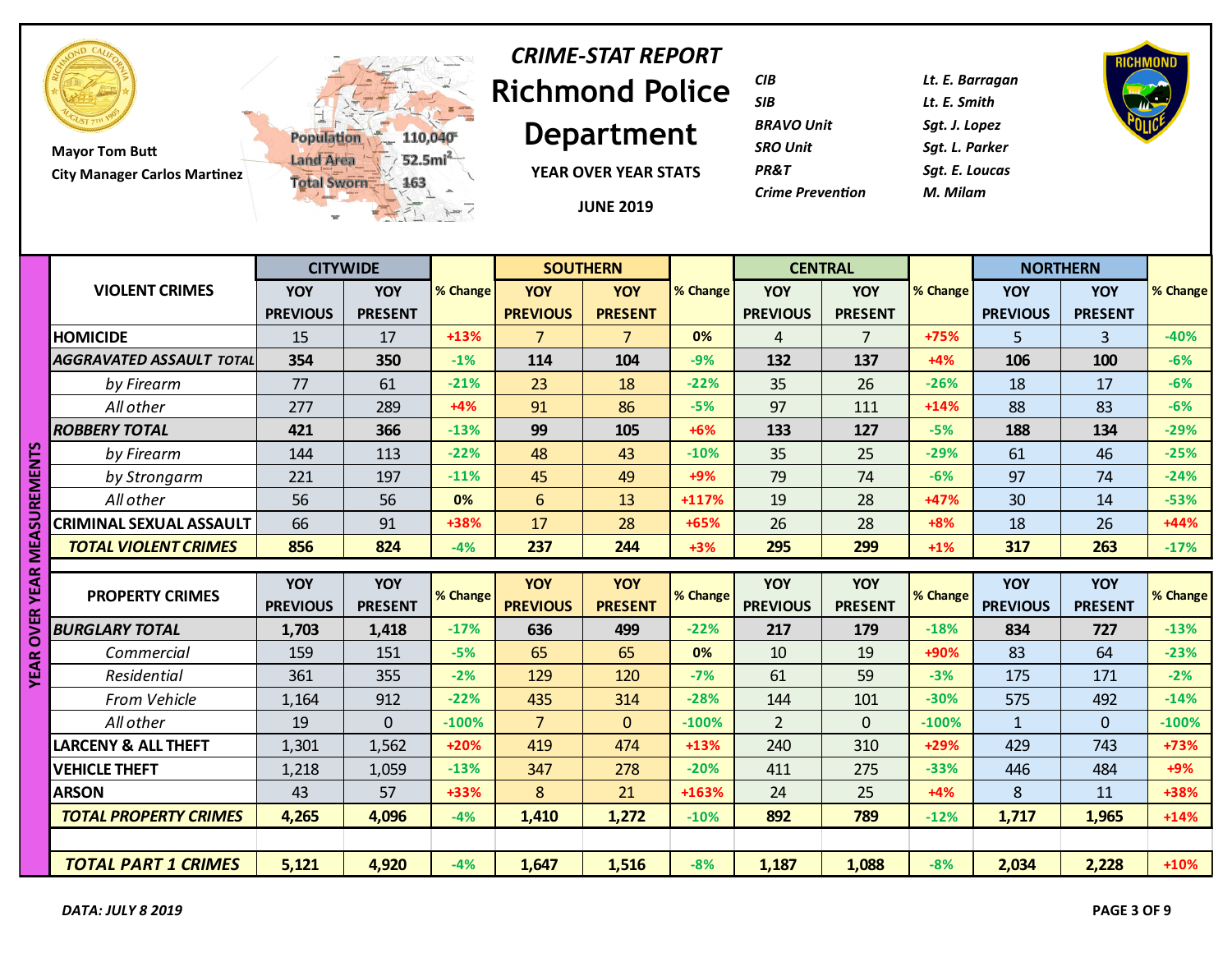

## **Richmond Police Department** *CRIME-STAT REPORT*

**Southern District CASES**



*Capt. T. Simmons Lt. B. Gard*

|             | <b>Total Sworn</b><br>25        |                    | $\mathcal{C}$      |          |                    | <b>JUNE 2019</b>   |                |                    |                    |          |                          |                                |          |
|-------------|---------------------------------|--------------------|--------------------|----------|--------------------|--------------------|----------------|--------------------|--------------------|----------|--------------------------|--------------------------------|----------|
|             | <b>VIOLENT CRIMES</b>           | <b>MAY</b><br>2019 | <b>JUN</b><br>2019 | % Change | <b>JUN</b><br>2018 | <b>JUN</b><br>2019 | % Change       | <b>YTD</b><br>2018 | <b>YTD</b><br>2019 | % Change | PRIOR 3<br><b>MONTHS</b> | <b>LAST 3</b><br><b>MONTHS</b> | % Change |
|             | <b>HOMICIDE</b>                 | $\mathbf{1}$       | $\Omega$           | $-100%$  | 0                  | $\mathbf{0}$       | $-\frac{9}{6}$ | 4                  | 4                  | 0%       | 3                        | 1                              | $-67%$   |
|             | <b>AGGRAVATED ASSAULT TOTAL</b> | 8                  | 10                 | $+25%$   | 8                  | 10                 | $+25%$         | 47                 | 44                 | $-6%$    | 24                       | 20                             | $-17%$   |
|             | by Firearm                      | 3                  | $\mathbf{1}$       | $-67%$   | $\mathbf{1}$       | $\mathbf{1}$       | 0%             | 10                 | 8                  | $-20%$   | 3                        | 5                              | +67%     |
|             | All other                       | 5                  | 9                  | +80%     | $\overline{7}$     | 9                  | +29%           | 37                 | 36                 | $-3%$    | 21                       | 15                             | $-29%$   |
| m           | <b>ROBBERY TOTAL</b>            | 6                  | 8                  | +33%     | 5                  | 8                  | +60%           | 51                 | 43                 | $-16%$   | 25                       | 18                             | $-28%$   |
| ≧<br>द      | by Firearm                      | $\mathbf{1}$       | $\overline{2}$     | +100%    | 3                  | $\overline{2}$     | $-33%$         | 24                 | 16                 | $-33%$   | 11                       | 5                              | $-55%$   |
|             | by Strongarm                    | 4                  | 5                  | $+25%$   | $\overline{2}$     | 5                  | +150%          | 25                 | 19                 | $-24%$   | 8                        | 11                             | +38%     |
| Ō           | All other                       | $\mathbf{1}$       | $\mathbf{1}$       | 0%       | 0                  | $\mathbf{1}$       | $-$ %          | $\overline{2}$     | 8                  | +300%    | 6                        | $\overline{2}$                 | $-67%$   |
|             | <b>CRIMINAL SEXUAL ASSAULT</b>  | $\mathbf{1}$       | $\overline{2}$     | +100%    | $\overline{2}$     | $\overline{2}$     | 0%             | 13                 | 14                 | $+8%$    | 8                        | 6                              | $-25%$   |
| <b>CRIM</b> | <b>TOTAL VIOLENT CRIMES</b>     | 16                 | 20                 | $+25%$   | 15                 | 20                 | +33%           | 115                | 105                | $-9%$    | 60                       | 45                             | $-25%$   |
|             |                                 |                    |                    |          |                    |                    |                |                    |                    |          |                          |                                |          |
|             |                                 |                    |                    |          |                    |                    |                |                    |                    |          |                          |                                |          |
| ᄒ           | <b>PROPERTY CRIMES</b>          | <b>MAY</b>         | <b>JUN</b>         | % Change | <b>JUN</b>         | <b>JUN</b>         | % Change       | <b>YTD</b>         | <b>YTD</b>         | % Change | PRIOR 3                  | LAST <sub>3</sub>              | % Change |
|             | <b>BURGLARY TOTAL</b>           | 2019<br>33         | 2019<br>39         | +18%     | 2018<br>50         | 2019<br>39         | $-22%$         | 2018<br>324        | 2019<br>244        | $-25%$   | <b>MONTHS</b><br>137     | <b>MONTHS</b><br>107           | $-22%$   |
|             | Commercial                      | 4                  | 3                  | $-25%$   | 6                  | 3                  | $-50%$         | 32                 | 30                 | $-6%$    | 17                       | 13                             | $-24%$   |
| ERN         | Residential                     | 4                  | $\overline{7}$     | +75%     | 9                  | 7                  | $-22%$         | 81                 | 48                 | $-41%$   | 28                       | 20                             | $-29%$   |
| 론           | From Vehicle                    | 25                 | 29                 | $+16%$   | 35                 | 29                 | $-17%$         | 204                | 166                | $-19%$   | 92                       | 74                             | $-20%$   |
| 5<br>S      | All other                       | $\overline{0}$     | $\mathbf 0$        | $-$ %    | $\mathbf 0$        | $\mathbf 0$        | $-$ %          | $\overline{7}$     | $\overline{0}$     | $-100%$  | $\mathbf 0$              | $\mathbf 0$                    | $-%$     |
|             | <b>LARCENY &amp; ALL THEFT</b>  | 47                 | 42                 | $-11%$   | 37                 | 42                 | $+14%$         | 215                | 241                | $+12%$   | 115                      | 126                            | $+10%$   |
|             | <b>VEHICLE THEFT</b>            | 15                 | 16                 | $+7%$    | 21                 | 16                 | $-24%$         | 189                | 106                | $-44%$   | 66                       | 40                             | $-39%$   |
|             | <b>ARSON</b>                    | $\mathbf{1}$       | $\mathbf 0$        | $-100%$  | $\mathbf 0$        | $\mathbf{0}$       | $-$ %          | 3                  | 6                  | +100%    | 4                        | $\overline{2}$                 | $-50%$   |
|             | <b>TOTAL PROPERTY CRIMES</b>    | 96                 | 97                 | $+1\%$   | 108                | 97                 | $-10%$         | 731                | 597                | $-18%$   | 322                      | 275                            | $-15%$   |
|             | <b>TOTAL PART 1 CRIMES</b>      | 112                | 117                | $+4%$    | 123                | 117                | $-5%$          | 846                | 702                | $-17%$   | 382                      | 320                            | $-16%$   |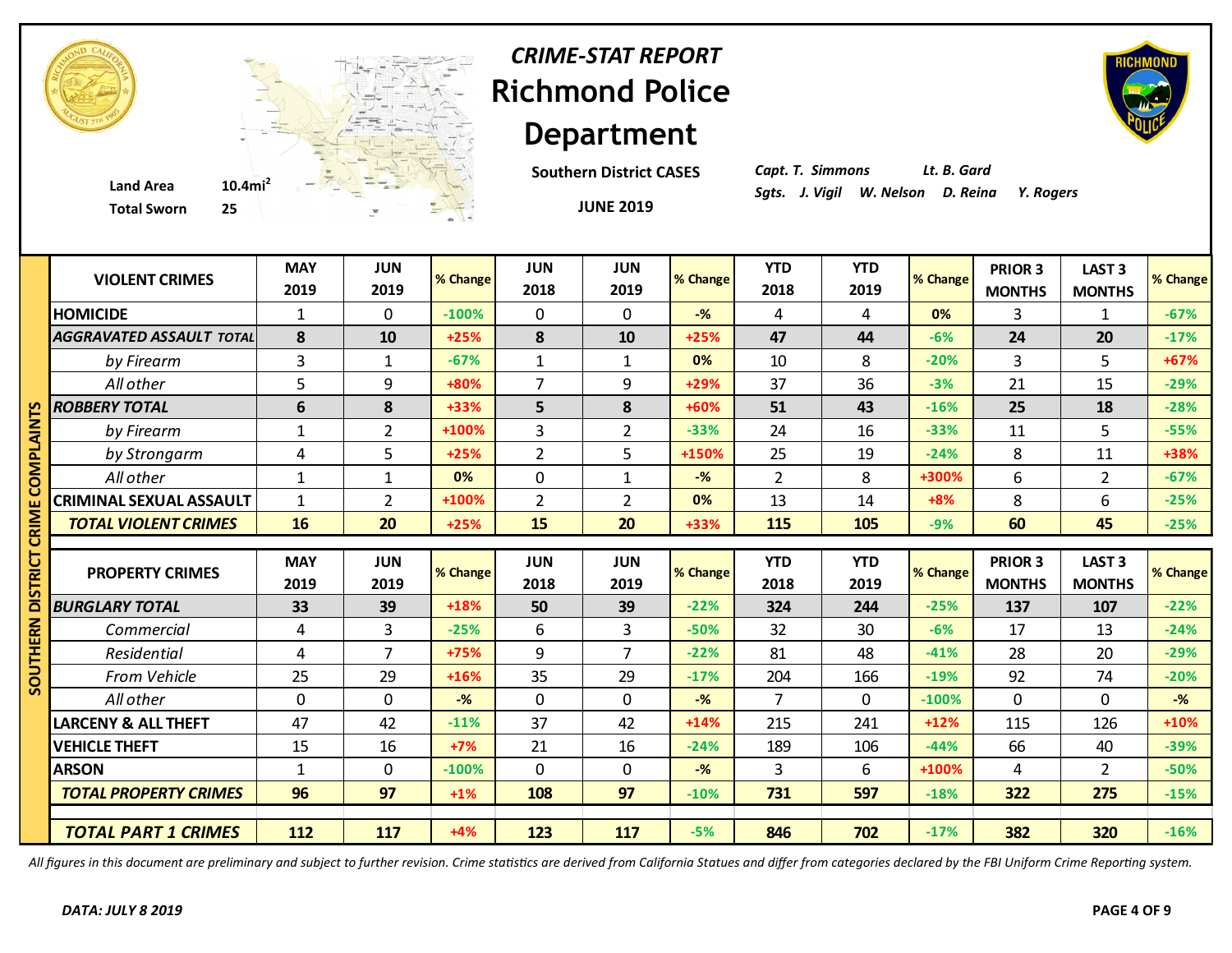

## **Richmond Police Department** *CRIME-STAT REPORT*

**Southern District CFS**

*Capt. T. Simmons Lt. B. Gard*

| <b>CALLS FOR SERVICE</b>         | <b>MAY</b><br>2019 | JUN<br>2019        | % Change | <b>JUN</b><br>2018 | <b>JUN</b><br>2019 | % Change | <b>YTD</b><br>2018 | <b>YTD</b><br>2019 | % Change | <b>PRIOR 3</b><br><b>MONTHS</b> | LAST <sub>3</sub><br><b>MONTHS</b> | % Change |
|----------------------------------|--------------------|--------------------|----------|--------------------|--------------------|----------|--------------------|--------------------|----------|---------------------------------|------------------------------------|----------|
| <b>ALL CALLS</b>                 | 3,585              | 3,537              | $-1%$    | 2,161              | 3,537              | $+64%$   | 13,470             | 20,709             | $+54%$   | 10,310                          | 10,399                             | $+1\%$   |
| Officer-Initiated                | 1,265              | 1,042              | $-18%$   | 605                | 1,042              | $+72%$   | 4,516              | 7,462              | +65%     | 3,962                           | 3,500                              | $-12%$   |
| <b>Traffic Stops</b>             | 430                | 460                | $+7%$    | 210                | 460                | +119%    | 1,674              | 2,765              | +65%     | 1,473                           | 1,292                              | $-12%$   |
| Pedestrian Stops                 | 30                 | 57                 | +90%     | 18                 | 57                 | +217%    | 157                | 234                | +49%     | 114                             | 120                                | $+5%$    |
| <b>Community Engagements</b>     | 321                | 174                | $-46%$   | 64                 | 174                | +172%    | 253                | 1,679              | +564%    | 907                             | 772                                | $-15%$   |
| <b>Security Checks</b>           | 79                 | 95                 | $+20%$   | 82                 | 95                 | $+16%$   | 764                | 576                | $-25%$   | 300                             | 276                                | $-8%$    |
| <b>Shots Fired</b>               | 37                 | 40                 | $+8%$    | 27                 | 40                 | +48%     | 159                | 168                | $+6%$    | 75                              | 93                                 | $+24%$   |
| Loitering & Prostitution         | 6                  | 12                 | +100%    | 6                  | 12                 | +100%    | 62                 | 47                 | $-24%$   | 23                              | 24                                 | $+4%$    |
|                                  |                    |                    |          |                    |                    |          |                    |                    |          |                                 |                                    |          |
| <b>REPORTS</b>                   | <b>MAY</b><br>2019 | <b>JUN</b><br>2019 | % Change | <b>JUN</b><br>2018 | <b>JUN</b><br>2019 | % Change | <b>YTD</b><br>2018 | <b>YTD</b><br>2019 | % Change | PRIOR 3<br><b>MONTHS</b>        | <b>LAST 3</b><br><b>MONTHS</b>     | % Change |
| <b>ARRESTS</b>                   | 58                 | 78                 | $+34%$   | 72                 | 78                 | $+8%$    | 367                | 432                | +18%     | 227                             | 205                                | $-10%$   |
| from Warrants                    | 13                 | 27                 | +108%    | 26                 | 27                 | $+4%$    | 136                | 147                | $+8%$    | 80                              | 67                                 | $-16%$   |
| <b>Citation Reports</b>          | 169                | 229                | +36%     | 184                | 229                | $+24%$   | 1,147              | 1,284              | $+12%$   | 675                             | 609                                | $-10%$   |
| <b>Impound Reports</b>           | 106                | 82                 | $-23%$   | 85                 | 82                 | $-4%$    | 572                | 659                | $+15%$   | 371                             | 288                                | $-22%$   |
| <b>Traffic Collision Reports</b> | 21                 | 7                  | $-67%$   | 40                 | 7                  | $-83%$   | 208                | 147                | $-29%$   | 104                             | 43                                 | $-59%$   |
| <b>Field Contacts</b>            | 14                 | 10                 | $-29%$   | 40                 | 10                 | $-75%$   | 181                | 82                 | $-55%$   | 43                              | 39                                 | $-9%$    |



**JUNE 2019**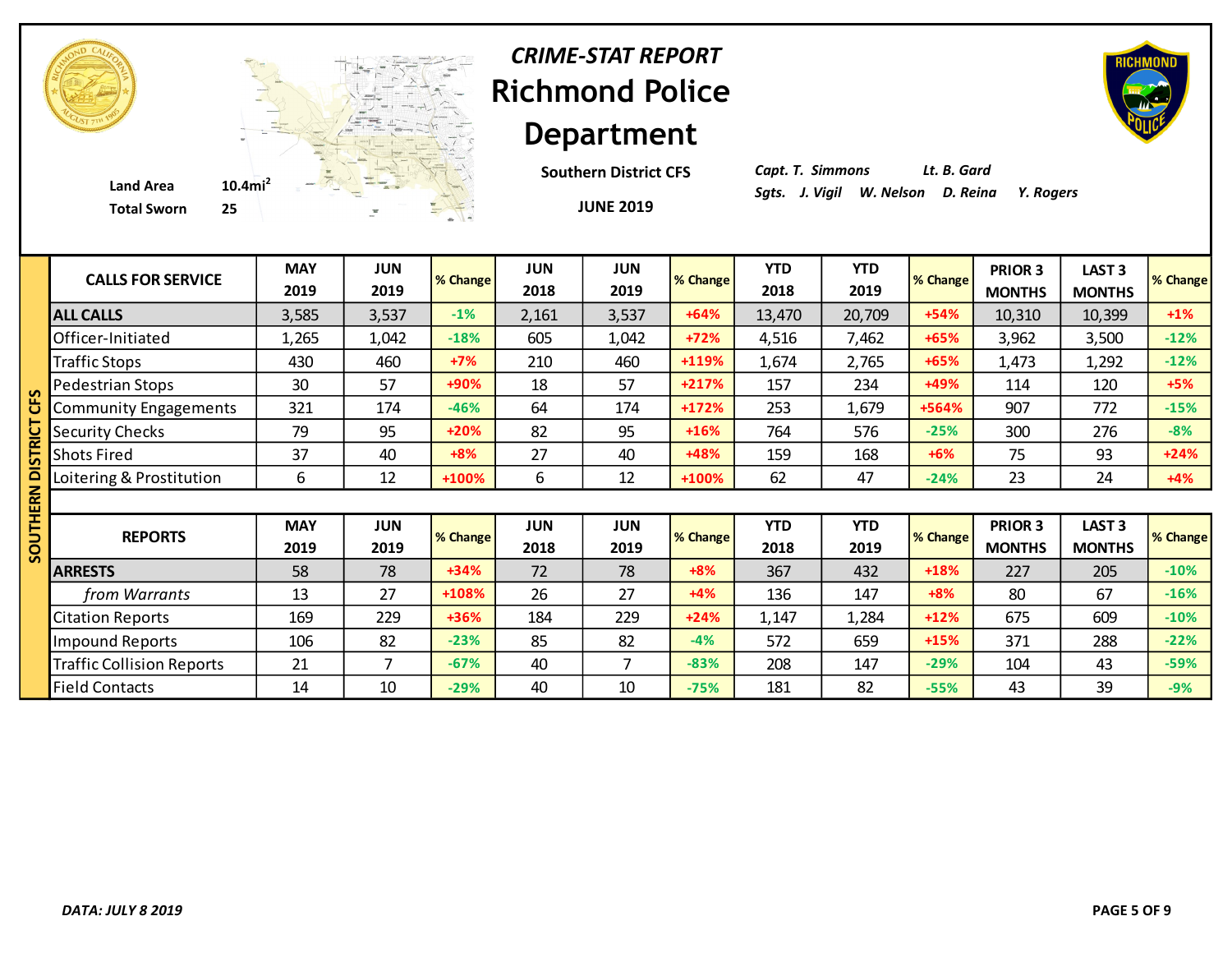| <b>CRIME-STAT REPORT</b>      |
|-------------------------------|
| <b>Richmond Police</b>        |
| <b>Department</b>             |
| <b>Central District CASES</b> |

#### **Total Sworn**



# ment

**Central District CASES**

**JUNE 2019**

*Capt. J. Schlemmer Lt. T. Mollenbernd*

|               | <b>Total Sworn</b>              |                         | 25 A A A A REAL PROPERTY |          |                    | <b>JUNE 2019</b>   |                |                    |                    |                |                                 |                                    |                    |
|---------------|---------------------------------|-------------------------|--------------------------|----------|--------------------|--------------------|----------------|--------------------|--------------------|----------------|---------------------------------|------------------------------------|--------------------|
|               | <b>VIOLENT CRIMES</b>           | <b>MAY</b><br>2019      | <b>JUN</b><br>2019       | % Change | <b>JUN</b><br>2018 | <b>JUN</b><br>2019 | % Change       | <b>YTD</b><br>2018 | <b>YTD</b><br>2019 | % Change       | <b>PRIOR 3</b><br><b>MONTHS</b> | <b>LAST 3</b><br><b>MONTHS</b>     | % Change           |
|               | <b>HOMICIDE</b>                 | $\mathbf{1}$            | 0                        | $-100%$  | $\mathbf{1}$       | $\mathbf{0}$       | $-100%$        | 2                  | $2^{\circ}$        | 0%             | 1                               | $\mathbf{1}$                       | 0%                 |
|               | <b>AGGRAVATED ASSAULT TOTAL</b> | 17                      | 13                       | $-24%$   | 12                 | 13                 | $+8%$          | 68                 | 73                 | $+7%$          | 29                              | 44                                 | $+52%$             |
|               | by Firearm                      | 5                       | $\overline{2}$           | $-60%$   | $\mathbf 0$        | $\overline{2}$     | $-$ %          | 16                 | 10                 | $-38%$         | $\mathbf{1}$                    | 9                                  | +800%              |
|               | All other                       | 12                      | 11                       | $-8%$    | 12                 | 11                 | $-8%$          | 52                 | 63                 | $+21%$         | 28                              | 35                                 | $+25%$             |
|               | <b>ROBBERY TOTAL</b>            | 3                       | 11                       | +267%    | 11                 | 11                 | 0%             | 56                 | 59                 | $+5%$          | 31                              | 28                                 | $-10%$             |
|               | by Firearm                      | $\overline{2}$          | $\overline{2}$           | 0%       | 3                  | $\overline{2}$     | $-33%$         | 19                 | 15                 | $-21%$         | 9                               | 6                                  | $-33%$             |
| <b>PLAINT</b> | by Strongarm                    | $\pmb{0}$               | $\overline{7}$           | $-$ %    | 8                  | $\overline{7}$     | $-13%$         | 31                 | 31                 | 0%             | 15                              | 16                                 | $+7%$              |
| ≅             | All other                       | $\mathbf{1}$            | $\overline{2}$           | +100%    | $\mathbf 0$        | $\overline{2}$     | $-$ %          | 6                  | 13                 | $+117%$        | $\overline{7}$                  | 6                                  | $-14%$             |
|               | <b>CRIMINAL SEXUAL ASSAULT</b>  | $\overline{3}$          | 4                        | +33%     | $\mathbf 0$        | 4                  | $-$ %          | 11                 | 13                 | +18%           | $\overline{3}$                  | 10                                 | +233%              |
| ≅             | <b>TOTAL VIOLENT CRIMES</b>     | 24                      | 28                       | $+17%$   | 24                 | 28                 | $+17%$         | 137                | 147                | $+7%$          | 64                              | 83                                 | +30%               |
|               |                                 |                         |                          |          |                    |                    |                |                    |                    |                |                                 |                                    |                    |
| ឨ             |                                 |                         |                          |          |                    |                    |                |                    |                    |                |                                 |                                    |                    |
| 5             | <b>PROPERTY CRIMES</b>          | <b>MAY</b><br>2019      | <b>JUN</b><br>2019       | % Change | <b>JUN</b><br>2018 | <b>JUN</b><br>2019 | % Change       | <b>YTD</b><br>2018 | <b>YTD</b><br>2019 | % Change       | PRIOR 3<br><b>MONTHS</b>        | LAST <sub>3</sub><br><b>MONTHS</b> |                    |
|               | <b>BURGLARY TOTAL</b>           | $\overline{\mathbf{z}}$ | 10                       | +43%     | 15                 | 10                 | $-33%$         | 101                | 92                 | $-9%$          | 49                              | 43                                 | % Change<br>$-12%$ |
|               | Commercial                      | $\mathbf{1}$            | $\mathbf 0$              | $-100%$  | $\overline{2}$     | $\mathbf 0$        | $-100%$        | $\overline{7}$     | 11                 | $+57%$         | 6                               | 5                                  | $-17%$             |
|               | Residential                     | $\overline{3}$          | 5                        | +67%     | $\overline{2}$     | 5                  | +150%          | 30                 | 36                 | $+20%$         | 17                              | 19                                 | $+12%$             |
| Ξ             | From Vehicle                    | 3                       | 5                        | +67%     | 11                 | 5                  | $-55%$         | 64                 | 45                 | $-30%$         | 26                              | 19                                 | $-27%$             |
|               | All other                       | $\mathbf 0$             | $\mathbf 0$              | $-$ %    | $\mathbf 0$        | $\mathbf{0}$       | $-\frac{9}{6}$ | $\mathbf 0$        | 0                  | $-\frac{9}{6}$ | $\mathbf{0}$                    | $\mathbf 0$                        | $-%$               |
|               | <b>LARCENY &amp; ALL THEFT</b>  | 28                      | 24                       | $-14%$   | 16                 | 24                 | +50%           | 106                | 159                | +50%           | 80                              | 79                                 | $-1%$              |
|               | <b>VEHICLE THEFT</b>            | 25                      | 24                       | $-4%$    | 36                 | 24                 | $-33%$         | 235                | 162                | $-31%$         | 87                              | 75                                 | $-14%$             |
|               | <b>ARSON</b>                    | $\overline{2}$          | $\overline{2}$           | 0%       | $\overline{3}$     | $\overline{2}$     | $-33%$         | 12                 | 11                 | $-8%$          | 4                               | $\overline{7}$                     | $+75%$             |
|               | <b>TOTAL PROPERTY CRIMES</b>    | 62                      | 60                       | $-3%$    | 70                 | 60                 | $-14%$         | 454                | 424                | $-7%$          | 220                             | 204                                | $-7%$              |

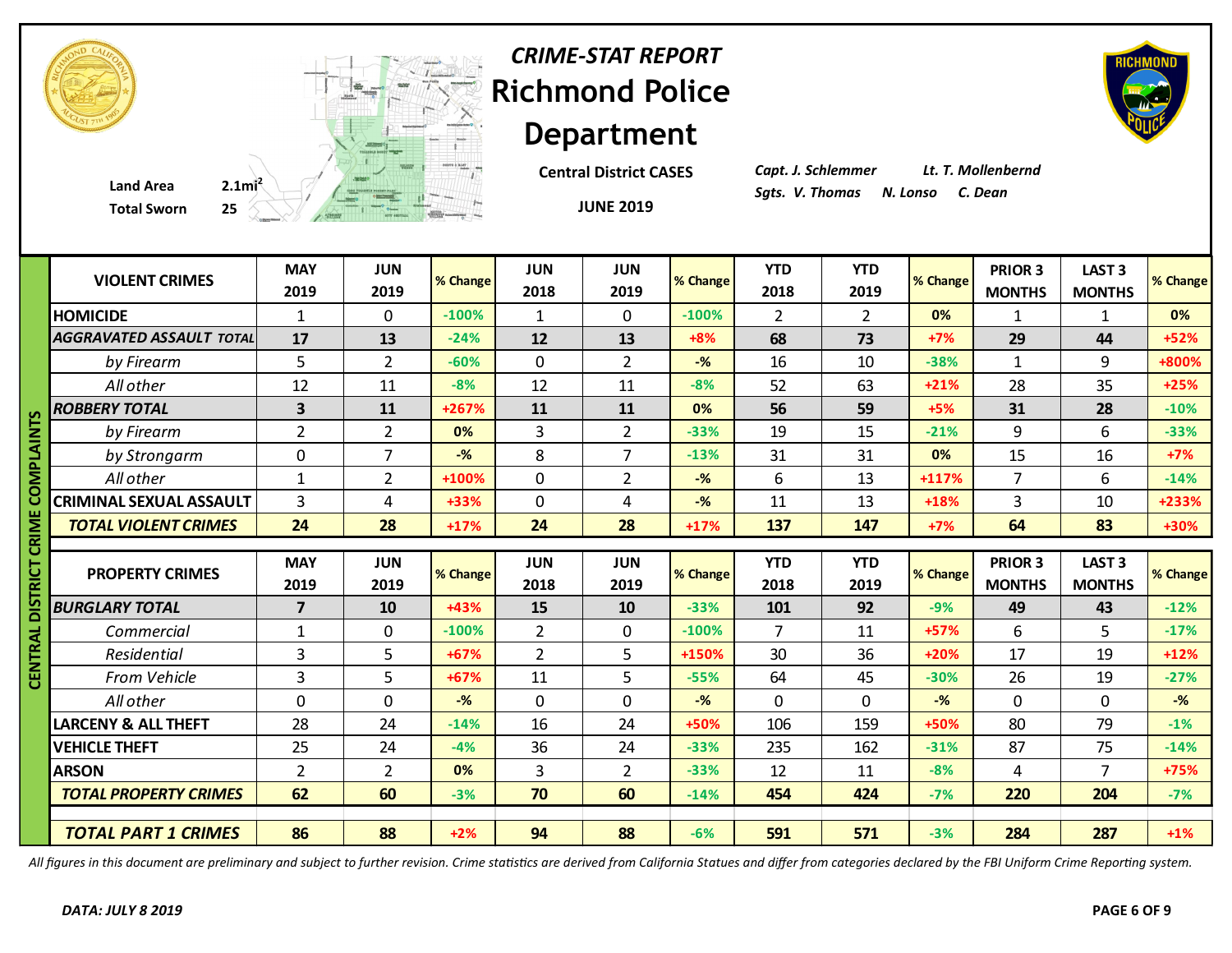| <b>CRIME-STAT REPORT</b> |
|--------------------------|
| <b>Richmond Police</b>   |
| <b>Department</b>        |

**JUNE 2019 Central District CFS** *Capt. J. Schlemmer Lt. T. Mollenbernd*

|   | <b>CALLS FOR SERVICE</b>         | <b>MAY</b> | <b>JUN</b> | % Change | <b>JUN</b> | <b>JUN</b> | % Change | <b>YTD</b> | <b>YTD</b> | % Change | PRIOR 3       | LAST <sub>3</sub> | % Change |
|---|----------------------------------|------------|------------|----------|------------|------------|----------|------------|------------|----------|---------------|-------------------|----------|
|   |                                  | 2019       | 2019       |          | 2018       | 2019       |          | 2018       | 2019       |          | <b>MONTHS</b> | <b>MONTHS</b>     |          |
|   | <b>ALL CALLS</b>                 | 3,391      | 3,430      | $+1\%$   | 2,407      | 3,430      | $+43%$   | 10,959     | 15,832     | $+44%$   | 9,286         | 9,976             | $+7%$    |
|   | Officer-Initiated                | 1,244      | 1,003      | $-19%$   | 674        | 1,003      | +49%     | 3,167      | 5,703      | +80%     | 3,352         | 3,354             | $+0%$    |
|   | <b>Traffic Stops</b>             | 588        | 439        | $-25%$   | 350        | 439        | $+25%$   | 1,676      | 2,789      | +66%     | 1,719         | 1,509             | $-12%$   |
|   | <b>Pedestrian Stops</b>          | 75         | 54         | $-28%$   | 79         | 54         | $-32%$   | 338        | 362        | $+7%$    | 213           | 203               | $-5%$    |
|   | <b>Community Engagements</b>     | 172        | 168        | $-2%$    | 72         | 168        | +133%    | 112        | 673        | +501%    | 362           | 479               | $+32%$   |
|   | <b>Security Checks</b>           | 94         | 93         | $-1%$    | 53         | 93         | $+75%$   | 391        | 348        | $-11%$   | 160           | 281               | +76%     |
|   | <b>Shots Fired</b>               | 58         | 46         | $-21%$   | 43         | 46         | $+7%$    | 189        | 190        | $+1\%$   | 107           | 129               | $+21%$   |
|   | Loitering & Prostitution         | 23         | 12         | $-48%$   | 20         | 12         | $-40%$   | 73         | 100        | +37%     | 56            | 56                | 0%       |
| ℥ |                                  |            |            |          |            |            |          |            |            |          |               |                   |          |
|   |                                  | <b>MAY</b> | <b>JUN</b> |          | <b>JUN</b> | <b>JUN</b> |          | <b>YTD</b> | <b>YTD</b> |          | <b>PREV3</b>  | LAST <sub>3</sub> |          |
|   | <b>REPORTS</b>                   | 2019       | 2019       | % Change | 2018       | 2019       | % Change | 2018       | 2019       | % Change | <b>MONTHS</b> | <b>MONTHS</b>     | % Change |
|   | <b>ARRESTS</b>                   | 74         | 78         | $+5%$    | 86         | 78         | $-9%$    | 369        | 402        | $+9%$    | 246           | 234               | $-5%$    |
|   | from Warrants                    | 19         | 25         | $+32%$   | 26         | 25         | $-4%$    | 133        | 137        | $+3%$    | 88            | 74                | $-16%$   |
|   | <b>Citation Reports</b>          | 162        | 241        | +49%     | 108        | 241        | $+123%$  | 472        | 841        | +78%     | 556           | 526               | $-5%$    |
|   | <b>Impound Reports</b>           | 132        | 96         | $-27%$   | 167        | 96         | $-43%$   | 545        | 612        | $+12%$   | 359           | 349               | $-3%$    |
|   | <b>Traffic Collision Reports</b> | 17         | 17         | 0%       | 47         | 17         | $-64%$   | 201        | 122        | $-39%$   | 91            | 48                | $-47%$   |
|   | <b>Field Contacts</b>            | 13         | 13         | 0%       | 11         | 13         | $+18%$   | 49         | 46         | $-6%$    | 25            | 34                | $+36%$   |
|   |                                  |            |            |          |            |            |          |            |            |          |               |                   |          |
|   |                                  |            |            |          |            |            |          |            |            |          |               |                   |          |



**Total Sworn** 

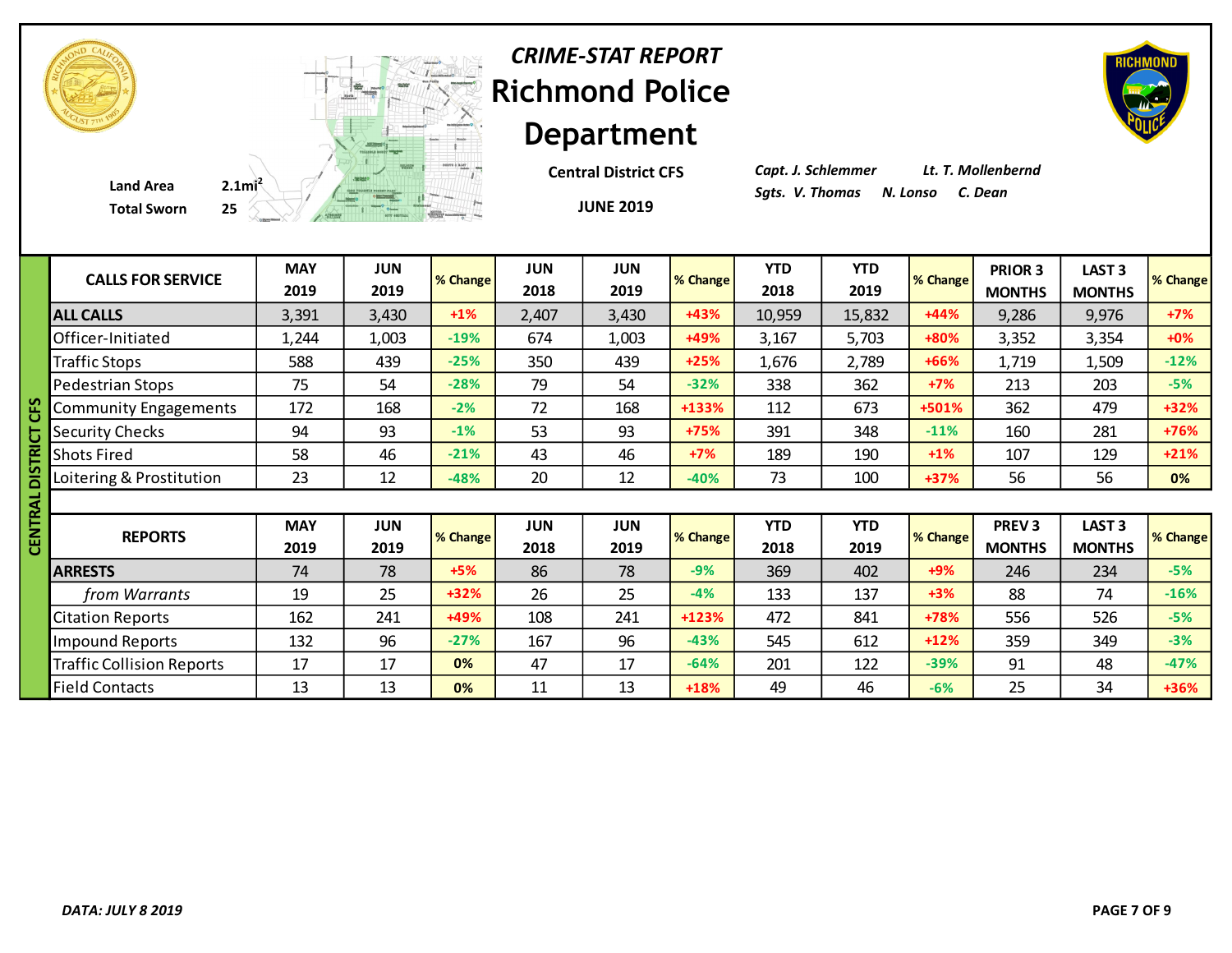



**Total Sworn 25**

**Department Northern District CASES**

*CRIME-STAT REPORT*

**JUNE 2019**

*Capt. A. Walle Lt. S. Johanson*

|                | <b>VIOLENT CRIMES</b>           | <b>MAY</b><br>2019 | <b>JUN</b><br>2019 | % Change | <b>JUN</b><br>2018 | <b>JUN</b><br>2019 | % Change       | <b>YTD</b><br>2018 | <b>YTD</b><br>2019 | % Change | <b>PRIOR 3</b><br><b>MONTHS</b> | <b>LAST 3</b><br><b>MONTHS</b> | % Change |
|----------------|---------------------------------|--------------------|--------------------|----------|--------------------|--------------------|----------------|--------------------|--------------------|----------|---------------------------------|--------------------------------|----------|
|                | <b>HOMICIDE</b>                 | 0                  | $\Omega$           | $-$ %    | 1                  | $\mathbf{0}$       | $-100%$        | 3                  | $\mathbf{1}$       | $-67%$   | 1                               | 0                              | $-100%$  |
|                | <b>AGGRAVATED ASSAULT TOTAL</b> | 9                  | 8                  | $-11%$   | 10                 | 8                  | $-20%$         | 48                 | 45                 | $-6%$    | 20                              | 25                             | $+25%$   |
|                | by Firearm                      | 5                  | $\overline{2}$     | $-60%$   | $\mathbf 0$        | $\overline{2}$     | $-\frac{9}{6}$ | 6                  | 9                  | +50%     | $\overline{2}$                  | $\overline{7}$                 | +250%    |
|                | All other                       | 4                  | 6                  | +50%     | 10                 | 6                  | $-40%$         | 42                 | 36                 | $-14%$   | 18                              | 18                             | 0%       |
|                | <b>ROBBERY TOTAL</b>            | 11                 | 10                 | $-9%$    | 18                 | 10                 | $-44%$         | 99                 | 61                 | $-38%$   | 25                              | 36                             | +44%     |
|                | by Firearm                      | 4                  | 5                  | $+25%$   | 6                  | 5                  | $-17%$         | 34                 | 23                 | $-32%$   | 11                              | 12                             | $+9%$    |
| <b>DIALAIN</b> | by Strongarm                    | 5                  | $\overline{3}$     | $-40%$   | 9                  | $\overline{3}$     | $-67%$         | 46                 | 29                 | $-37%$   | 12                              | 17                             | +42%     |
|                | All other                       | $\overline{2}$     | $\overline{2}$     | 0%       | $\overline{3}$     | $\overline{2}$     | $-33%$         | 19                 | 9                  | $-53%$   | $\overline{2}$                  | $\overline{7}$                 | +250%    |
|                | <b>CRIMINAL SEXUAL ASSAULT</b>  | $\overline{2}$     | $\overline{3}$     | +50%     | $\mathbf{1}$       | 3                  | $+200%$        | 6                  | 14                 | +133%    | 6                               | 8                              | +33%     |
|                | <b>TOTAL VIOLENT CRIMES</b>     | 22                 | 21                 | $-5%$    | 30                 | 21                 | $-30%$         | 156                | 121                | $-22%$   | 52                              | 69                             | +33%     |
| ت              |                                 |                    |                    |          |                    |                    |                |                    |                    |          |                                 |                                |          |
| <u> 기기</u>     | <b>PROPERTY CRIMES</b>          | <b>MAY</b>         | <b>JUN</b>         | % Change | <b>JUN</b>         | <b>JUN</b>         | % Change       | <b>YTD</b>         | <b>YTD</b>         | % Change | <b>PRIOR 3</b>                  | <b>LAST 3</b>                  | % Change |
|                |                                 | 2019               | 2019               |          | 2018               | 2019               |                | 2018               | 2019               |          | <b>MONTHS</b>                   | <b>MONTHS</b>                  |          |
|                | <b>BURGLARY TOTAL</b>           | 53                 | 50                 | $-6%$    | 109                | 50                 | $-54%$         | 414                | 298                | $-28%$   | 157                             | 141                            | $-10%$   |
| ERN            | Commercial                      | 5                  | $\overline{2}$     | $-60%$   | 6                  | $\overline{2}$     | $-67%$         | 39                 | 26                 | $-33%$   | 17                              | 9                              | $-47%$   |
| Ξ              | Residential                     | 16                 | 10                 | $-38%$   | 21                 | 10                 | $-52%$         | 76                 | 83                 | $+9%$    | 38                              | 45                             | +18%     |
| <b>BRT</b>     | From Vehicle                    | 32                 | 38                 | +19%     | 82                 | 38                 | $-54%$         | 298                | 189                | $-37%$   | 102                             | 87                             | $-15%$   |
| Ž              | All other                       | $\mathbf{0}$       | $\mathbf 0$        | $-$ %    | $\mathbf 0$        | 0                  | $-$ %          | 1                  | 0                  | $-100%$  | $\mathbf{0}$                    | $\mathbf 0$                    | $-%$     |
|                | <b>LARCENY &amp; ALL THEFT</b>  | 64                 | 58                 | $-9%$    | 61                 | 58                 | $-5%$          | 295                | 400                | +36%     | 223                             | 177                            | $-21%$   |
|                |                                 |                    |                    |          |                    |                    |                |                    |                    |          |                                 |                                |          |
|                | <b>VEHICLE THEFT</b>            | 23                 | 30                 | +30%     | 43                 | 30                 | $-30%$         | 209                | 202                | $-3%$    | 119                             | 83                             | $-30%$   |
|                | <b>ARSON</b>                    | 0                  | $\mathbf{1}$       | $-$ %    | $\mathbf 0$        | 1                  | $-$ %          | 5                  | 5                  | 0%       | 3                               | $\overline{2}$                 | $-33%$   |
|                | <b>TOTAL PROPERTY CRIMES</b>    | 140                | 139                | $-1%$    | 213                | 139                | $-35%$         | 923                | 905                | $-2%$    | 502                             | 403                            | $-20%$   |
|                |                                 |                    |                    |          |                    |                    |                |                    |                    |          |                                 |                                |          |